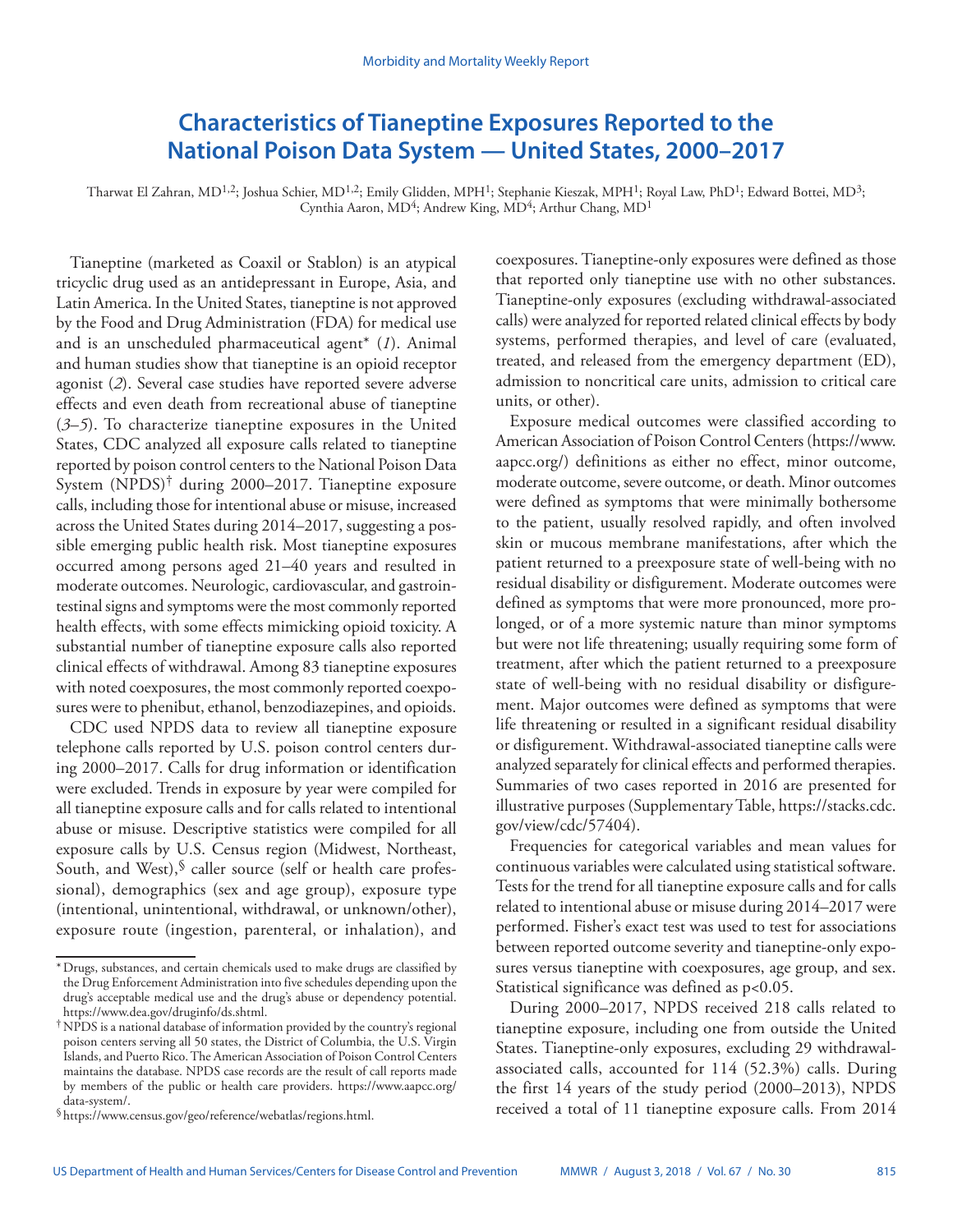through 2017, there was a statistically significant increase in calls related to exposure (p<0.001) and intentional abuse or misuse (p<0.001). The total number of tianeptine exposure calls increased from five in 2014 to 38 in 2015, 83 in 2016, and 81 in 2017 (Figure). The majority of calls (91.2%) came from health care providers; by U.S. Census region, the highest percentage of calls came from the South (34.6%). Among 213 (97.7%) exposure calls for which information on age was available, the mean age was 35 years (range = 1–80 years) (Table 1).

Among the 114 tianeptine-only exposures, excluding withdrawal-related calls, the most commonly reported related clinical effects were neurologic (48.3%), cardiovascular (32.5%), and gastrointestinal (10.5%) (Table 2). The most commonly administered therapies included fluids (35.1%), benzodiazepines (27.2%), and oxygen (10.5%) (Table 2). Among the 105 exposure calls for which level of care was reported, 46 (44%) persons were treated, evaluated, and released from the ED, and 25 (24%) were admitted to a critical care unit. Among the 93 tianeptine-only exposures with a known medical outcome, 50 (54%) had moderate outcomes. No deaths were reported.

Poison control centers reported 29 withdrawal-associated calls. Among those, tianeptine was the only substance reported to be associated with withdrawal in 21 (72.4%) calls; among those 21 calls, the most frequently reported signs and symptoms were agitation (33.3%), nausea (33.3%), vomiting (19%), tachycardia (19.1%), hypertension (14.3%), diarrhea (9.5%), tremor (9.5%), and diaphoresis (9.5%). The most frequently administered therapies included benzodiazepines (57.1%), fluids (38.1%), and antiemetics (19.1%).

# **Summary**

# What is already known about this topic?

Tianeptine is an antidepressant drug that is not approved by the Food and Drug Administration (FDA). Clinical effects of tianeptine abuse and withdrawal can mimic opioid toxicity and withdrawal.

# What is added by this report?

Tianeptine exposure calls to U.S. poison control centers increased during 2014–2017, suggesting a possible emerging public health risk. The associated health effects included neurologic, cardiovascular, and gastrointestinal signs and symptoms, with some effects mimicking opioid toxicity and withdrawal.

#### What are the implications for public health practice?

Health care provider and public education about adverse effects associated with tianeptine use is warranted. Health care providers and public health officials need to report adverse effects to the FDA MedWatch reporting system and contact poison control centers for clinical guidance.

Among the 183 exposure calls with a known outcome, significant associations were found between outcome severity for tianeptine-only exposures versus tianeptine with coexposures  $(p = 0.01)$  and between outcome severity and sex  $(p = 0.02)$ . Persons reporting coexposure along with tianeptine were more likely to have major outcomes than those with tianeptineonly exposures. Men were more likely than women to have a moderate outcome. No differences were found between outcome severity and age group (<20, 21–40, 41–60, and  $≥61$  years) (p = 0.93).



**FIGURE. Number of tianeptine exposure telephone calls reported (N = 218) — National Poison Data System, United States, 2000–2017**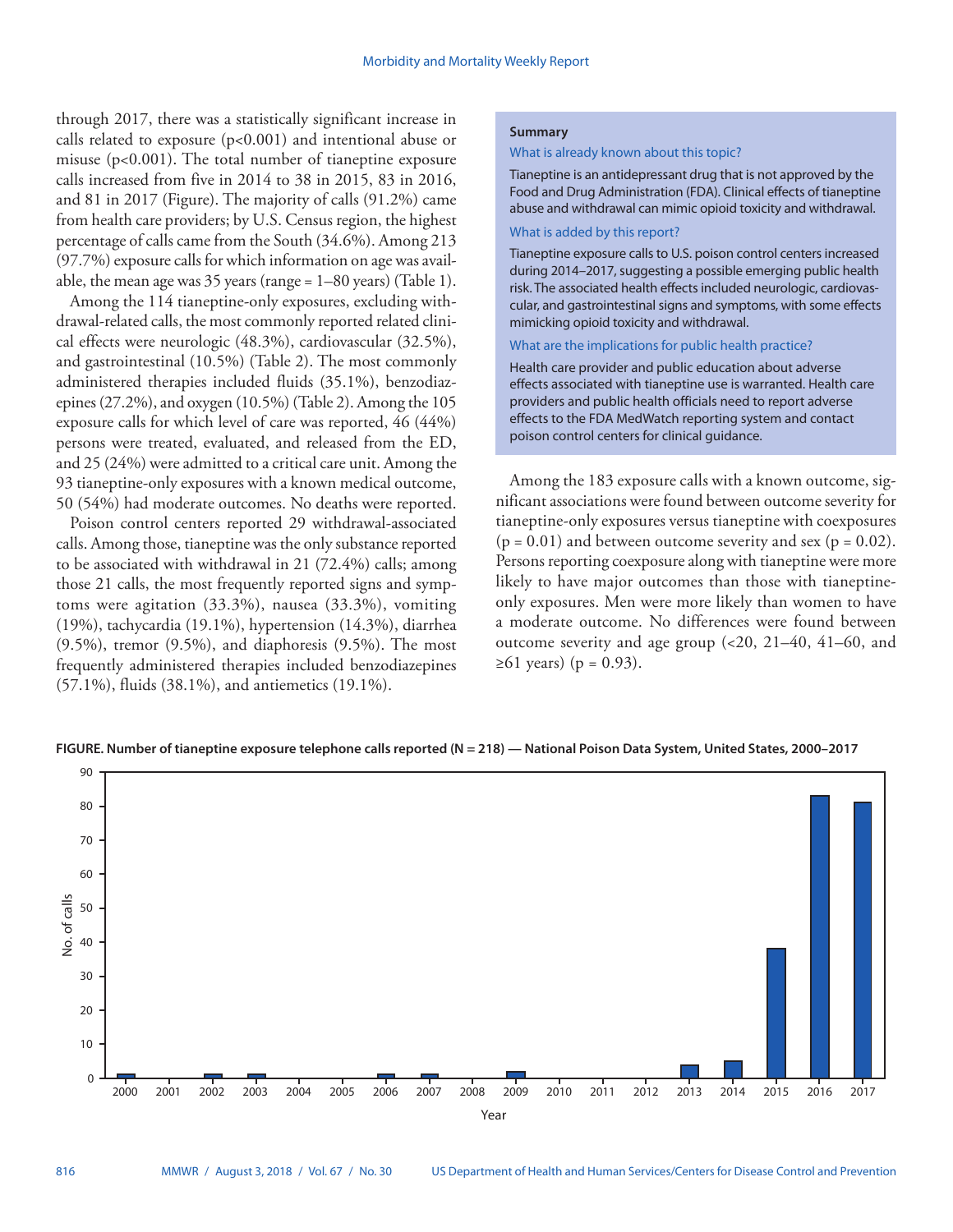**TABLE 1. Characteristics of telephone calls related to tianeptine exposure (N = 218) — National Poison Data System, United States, 2000–2017**

| Characteristic<br>(no. with known information) | No.            | (%)    |
|------------------------------------------------|----------------|--------|
| Call source (218)                              |                |        |
| Health care provider                           | 198            | (91.2) |
| Caller residence                               | 13             | (6.0)  |
| Other                                          | 7              | (3.2)  |
| U.S. Census region (217)                       |                |        |
| South                                          | 75             | (34.6) |
| West                                           | 54             | (24.9) |
| Midwest                                        | 47             | (21.6) |
| Northeast                                      | 41             | (18.9) |
| Sex (215)                                      |                |        |
| Male                                           | 177            | (82.3) |
| Female                                         | 38             | (17.7) |
| Age group (yrs) (213)                          |                |        |
| <20                                            | 25             | (11.7) |
| $21 - 40$                                      | 121            | (56.8) |
| $41 - 60$                                      | 59             | (27.7) |
| $\geq 61$                                      | 8              | (3.8)  |
| Exposure route (218)                           |                |        |
| Ingestion                                      | 183            | (83.9) |
| Parenteral                                     | 15             | (6.9)  |
| Inhalation                                     | $\overline{4}$ | (1.8)  |
| Unknown/Other                                  | 16             | (7.4)  |
| Exposure type (218)                            |                |        |
| Intentional                                    | 119            | (54.6) |
| Unintentional                                  | 23             | (10.5) |
| Withdrawal                                     | 29             | (13.3) |
| Unknown/Other                                  | 47             | (21.6) |
| Coexposure (83)                                |                |        |
| Phenibut                                       | 26             | (31.3) |
| Ethanol                                        | 13             | (15.7) |
| Benzodiazepines                                | 10             | (12.0) |
| Opioids                                        | 10             | (12.0) |

#### **Discussion**

This study revealed a nationwide increase in tianeptine exposure calls and calls related to intentional abuse and misuse during 2014–2017. Approximately half of all reported exposures occurred among users aged 21–40 years. The increase in exposures from 2014 to 2017 might be explained by a 2014 study in animals and humans that showed that tianeptine is an effective mu- and delta-opioid receptor agonist (*2*). Deaths associated with misuse of tianeptine have been reported outside the United States (*3*,*4*). Recently, two deaths that were not reported to NPDS during the study period and were attributed to tianeptine toxicity were reported in the United States in persons who purchased the drug online (*5*).

Several case reports showed that tianeptine toxicity mimicked opioid toxicity and that naloxone was an effective therapy (*6*,*7*). Tolerance to tianeptine and withdrawal have been reported (*8*). Neonatal abstinence syndrome mimicking opioid neonatal abstinence syndrome has occurred after tianeptine dependence during pregnancy (*9*). This study

| TABLE 2. Common clinical effects associated with tianeptine       |
|-------------------------------------------------------------------|
| exposures (N = 114) and therapies received — National Poison Data |
| System, United States, 2000–2017                                  |

| Clinical effect*               | No.            | (%)    |
|--------------------------------|----------------|--------|
| <b>Cardiovascular effect</b>   | 37             | (32.5) |
| Tachycardia                    | 29             | (25.4) |
| High blood pressure            | 13             | (11.4) |
| Conduction delays              | 5              | (4.4)  |
| Neurologic effect              | 55             | (48.3) |
| Agitation                      | 25             | (21.9) |
| Drowsiness                     | 19             | (16.7) |
| Confusion                      | 15             | (13.2) |
| Coma                           | 5              | (4.4)  |
| <b>Gastrointestinal effect</b> | 12             | (10.5) |
| Nausea                         | 9              | (7.9)  |
| Vomiting                       | 5              | (4.4)  |
| Diarrhea                       | 3              | (2.6)  |
| <b>Dermal effect</b>           | 10             | (8.8)  |
| Pallor                         | 3              | (2.6)  |
| Pain                           | 3              | (2.6)  |
| Cellulitis                     | $\overline{2}$ | (1.8)  |
| <b>Constitutional effect</b>   | 10             | (8.8)  |
| Diaphoresis                    | 8              | (7.0)  |
| Fever                          | 3              | (2.6)  |
| Pain                           | 1              | (0.9)  |
| <b>Respiratory effect</b>      | 8              | (7.0)  |
| Respiratory depression         | 6              | (5.3)  |
| Dyspnea                        | 3              | (2.6)  |
| Tachypnea                      | 1              | (0.9)  |
| Ocular effect                  | 6              | (5.3)  |
| <b>Mydriasis</b>               | 4              | (3.5)  |
| <b>Miosis</b>                  | 2              | (1.8)  |
| <b>Renal effect</b>            | 5              | (4.4)  |
| Urinary retention              | 3              | (2.6)  |
| Creatinine abnormality         | 2              | (1.8)  |
| Kidney failure                 | 1              | (0.9)  |
| <b>Metabolic effect</b>        | 5              | (4.4)  |
| Electrolyte disturbances       | 3              | (2.6)  |
| Acidosis                       | 2              | (1.8)  |
| Musculoskeletal effect         | 5              | (4.4)  |
| Muscle weakness                | $\overline{2}$ | (1.8)  |
| Rigidity                       | 1              | (0.9)  |
| Psychiatric effect             | 2              | (1.8)  |
| Delusions                      | $\overline{2}$ | (1.8)  |
| <b>Therapy</b>                 |                |        |
| <b>Fluids</b>                  | 40             | (35.1) |
| Benzodiazepines                | 31             | (27.2) |
| Oxygen                         | 12             | (10.5) |
| Naloxone                       | 11             | (9.7)  |
| Antibiotics                    | 11             | (9.7)  |
| Sedation                       | 9              | (7.9)  |
| Antiemetics                    | 7              | (6.1)  |
| Intubation                     | 5              | (4.4)  |
| Ventilator support             | 5              | (4.4)  |
| Antihistamine                  | 3              | (2.6)  |

\* Patient exhibited one or more type of clinical effect in a category.

further highlights that the withdrawal effects of tianeptine mimic those of opioid withdrawal.

Tianeptine has an abuse potential in former opiate drug users (*3*). In the country of Georgia, the health authority withdrew tianeptine from the market in June 2010, and the